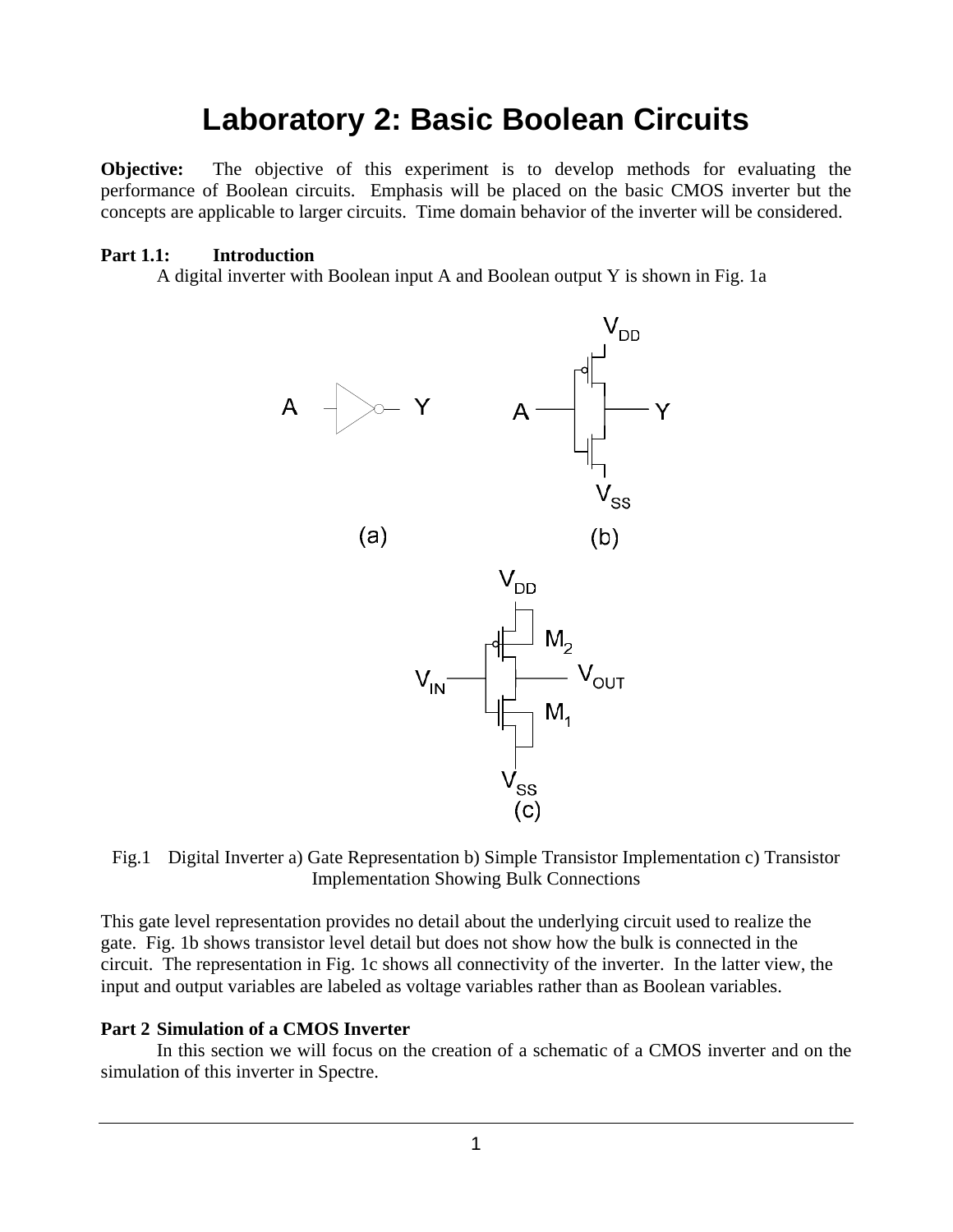#### **Part 2.1 Attaching technology information**

In the last lab, we simulated a simple circuit consisting only resistors and capacitors. In this lab, we will implement an inverter using transistors. To use the correct models for the transistors, we need to first choose which "Technology" we would like to use. By choosing a technology, we decide which semiconductor manufacturer will manufacture our design if we choose to fabricate it as an IC. For the purposes of this course, we will use the 0.5µ process from AMI semiconductor. When the attach process is complete, all the AMI 0.5µ process information will automatically be used in our designs. The process information includes critical parameters such as the minimum device size, the available layer masks, and the supply voltage level.

To attach a library to a specific technology, right click on the desired library name in the Library Manager and choose **Attach Tech lib…** In the form that pops up, choose the technology library to be **AMI 0.60u C5N** and click on ok. Check CIW to see if the technology file was attached successfully.

#### **Part 2.2 Creation of a Schematic**

 Consider an implementation of the CMOS inverter of Fig. 1c in the AMI 0.5µ CMOS process. Use a 5V power supply and size the devices  $M_1$  and  $M_2$  with the drawn dimensions given in Table 1.

| Tuoto II Dontoo biloo Tol III olioi |          |          |
|-------------------------------------|----------|----------|
|                                     |          |          |
| M 1                                 | $1.5\mu$ | $0.6\mu$ |
| ヽィつ                                 | $4.5\mu$ | $0.6\mu$ |

Table 1: Device Sizes for Inverter

Create a schematic view of the inverter in a new cell in your lablib library (for convenience use the name inverter for this cell). For the NMOS and PMOS transistors, use the cells nmos4 and pmos4 from the **NCSU\_Analog\_Parts** library, respectively. When editing the transistor properties, the lengths and widths need to be in the fields labeled "Width" and "Length", not in the "Width (grid units)" or "Length (grid units)" fields. When entering numbers in the Cadence design and simulation environment, you can use engineering notation suck as  $k(10^3)$ , M $(10^6)$ , m $(10^{-3})$ , u $(10^{-3})$  $^{6}$ ), n (10<sup>-9</sup>), etc. The suffix should be written right next to the number without spaces. For example,  $10*10<sup>-9</sup>$  can be entered as 10n or 10e-9 but not as 10 n.

The labeled voltages on the schematic of Fig.1c include the voltage  $V_{SS}$  which is often set at ground but for generality we have designated it as  $V_{SS}$ . These labeled voltages must be designated with pins on the schematic you enter in Cadence. Pins can be of different types depending upon the intended use of the pin. The voltages  $V_{DD}$  and  $V_{SS}$  should be bidirectional pins. The voltage designated as  $V_{IN}$  should be in input pin and the voltage designated as  $V_{OUT}$  should be designated as an output pin.

## **Part 2.2 Symbol Creation**

To re-use the inverter we just created efficiently, we need to create a symbol for our schematic design. Go to **Design→Create Cellview→From Cellview**. If you think the information automatically filled is correct, press OK. A window with the symbol will be opened. Change the symbol view to make it look like an inverter. Make sure you keep the pins consistent.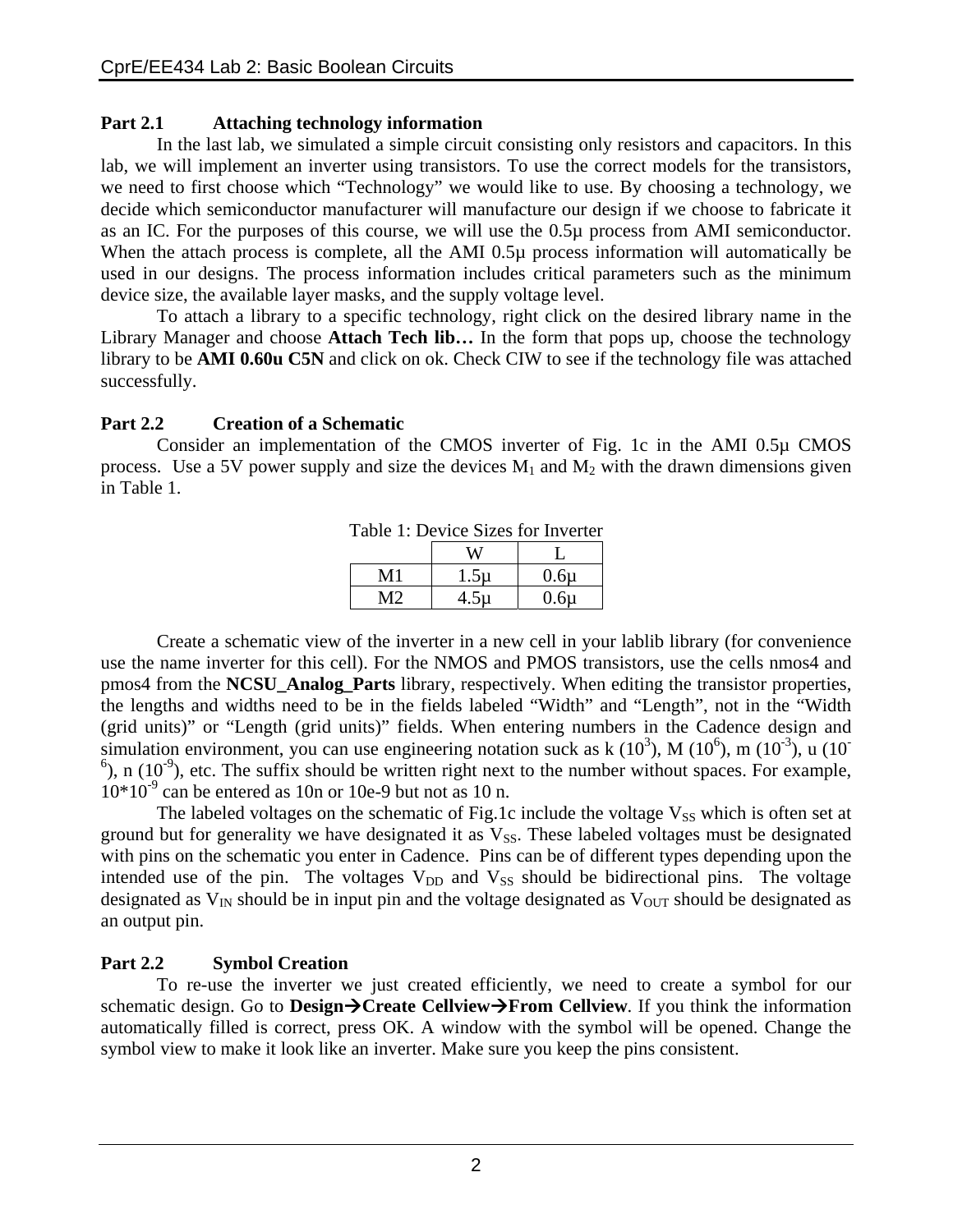#### **Part 2.3: Inverter simulation**

Now that we have a symbol for our inverter, let us set up the test bench. Create another one called **test**\_**inverter** to test the design. The test bench is shown below.



#### **Figure: Inverter simulation test bench**

Use the voltage sources from analogLib. For the pulse input source, you can use either the vpulse or the vsource component from the analogLib library. You will need to apply an input square wave of frequency 1MHz with magnitude of 5V and rise and fall times of 1 pico seconds each. To instantiate your own inverter, use the instantiation procedure as you would for any other component from analogLib but choose the inverter cell instead from your own lablib library. Set the dc power supply voltage to 5V and the load capacitor to 1pF. **Check and Save** your work and correct all errors or warnings.

Open the Analog Design Environment and check the Setup parameters first. Click on **Setup**   $\rightarrow$  Simulator  $\rightarrow$  Directory  $\rightarrow$  Host and check the Project Directory. This is the directory where simulation results are stored. It is recommended that you always store your simulation data on the local hard drive. To ensure this, set your project directory to */local/username*. If you see */home/username* then you should be aware that some simulations might run unusually slow and could take your entire ENGR disk quota.

You can make this choice the default for all of your future Cadence sessions by creating a new file called .cdsenv in your home directory and adding the following line to it (with your username).

```
asimenv.startup projectDir string "/local/your_username"
```
Set up the transient analysis to run long enough for 5 complete input cycles. Select the input and output voltages for plotting and start the simulation. Did you create labels for those nodes of interest (recall how we used the labels vIn, vMid, and vOut in lab1)? Debugging and evaluation of results become easier with labels.